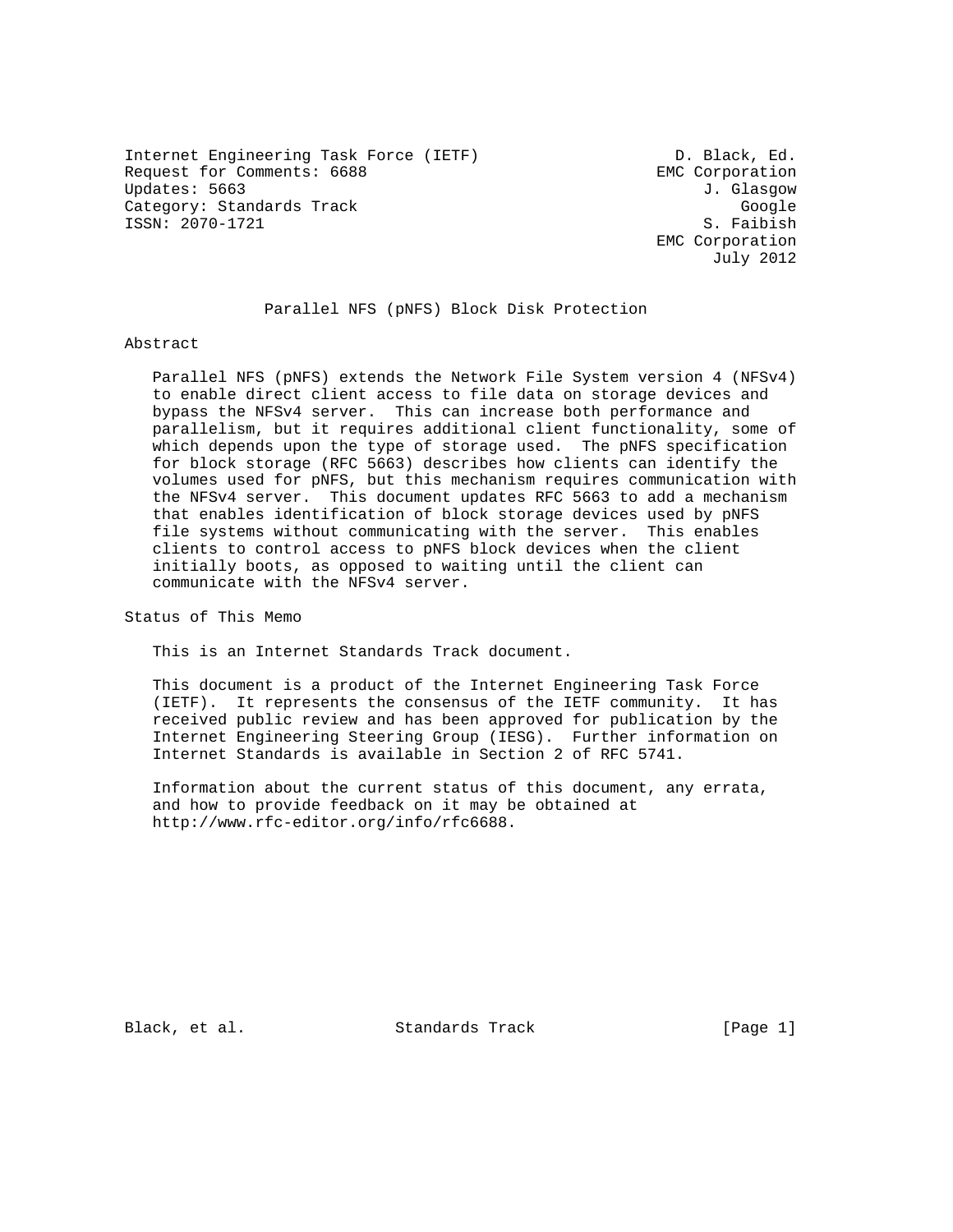## Copyright Notice

 Copyright (c) 2012 IETF Trust and the persons identified as the document authors. All rights reserved.

 This document is subject to BCP 78 and the IETF Trust's Legal Provisions Relating to IETF Documents (http://trustee.ietf.org/license-info) in effect on the date of publication of this document. Please review these documents carefully, as they describe your rights and restrictions with respect to this document. Code Components extracted from this document must include Simplified BSD License text as described in Section 4.e of the Trust Legal Provisions and are provided without warranty as described in the Simplified BSD License.

## Table of Contents

| 2. Conventions Used in This Document 4 |
|----------------------------------------|
|                                        |
|                                        |
|                                        |
|                                        |
|                                        |
|                                        |

Black, et al. Standards Track [Page 2]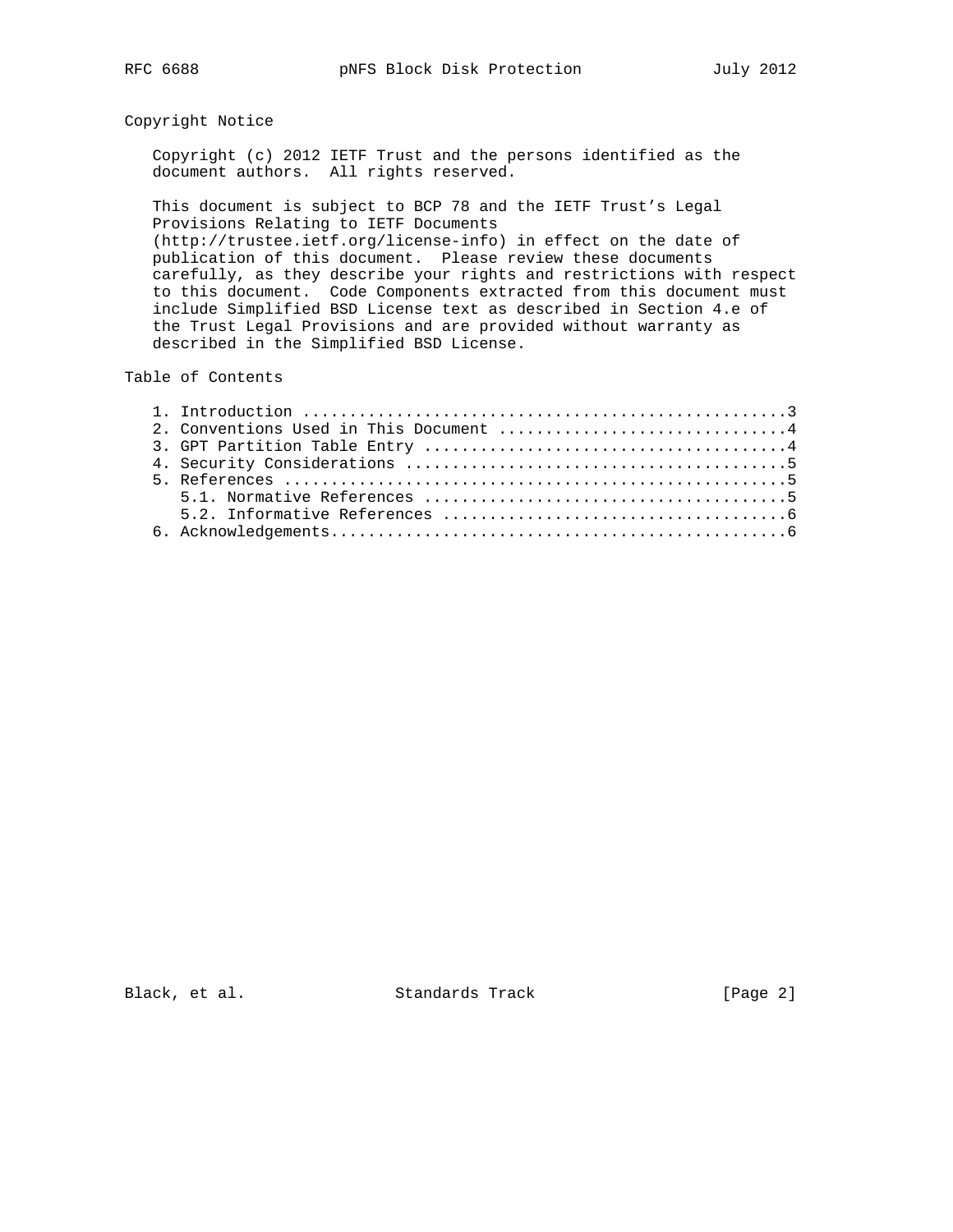## 1. Introduction

 Figure 1 shows the overall architecture of a Parallel NFS (pNFS) system:



Figure 1. pNFS Architecture

 In this document, "storage device" is used as a general term for a data server and/or storage server for any pNFS layout type. The MetaData Server (MDS) is the NFSv4 server that provides pNFS layouts to clients and handles operations on file metadata (e.g., names and attributes).

 For the pNFS block protocol as specified in [RFC5663], client identification of pNFS storage devices requires contacting the MDS to obtain device signature information. It is not possible for a pNFS client to reliably identify pNFS block storage devices without contacting the MDS, because the device signature location and contents may vary among devices and servers; both device signature location and contents are determined by the MDS, not the client.

 Typical operating system (OS) boot functionality scans and activates block devices (e.g., Small Computer System Interface (SCSI)) before activating the NFS client (including pNFS functionality). This sequence of operations creates a window of time during which the client OS may modify a pNFS block device without contacting the server (e.g., by attempting to mount or initialize a local physical filesystem). This document specifies an identification mechanism for pNFS block storage devices that can be used by an OS implementation to remove this window of vulnerability.

Black, et al. Standards Track [Page 3]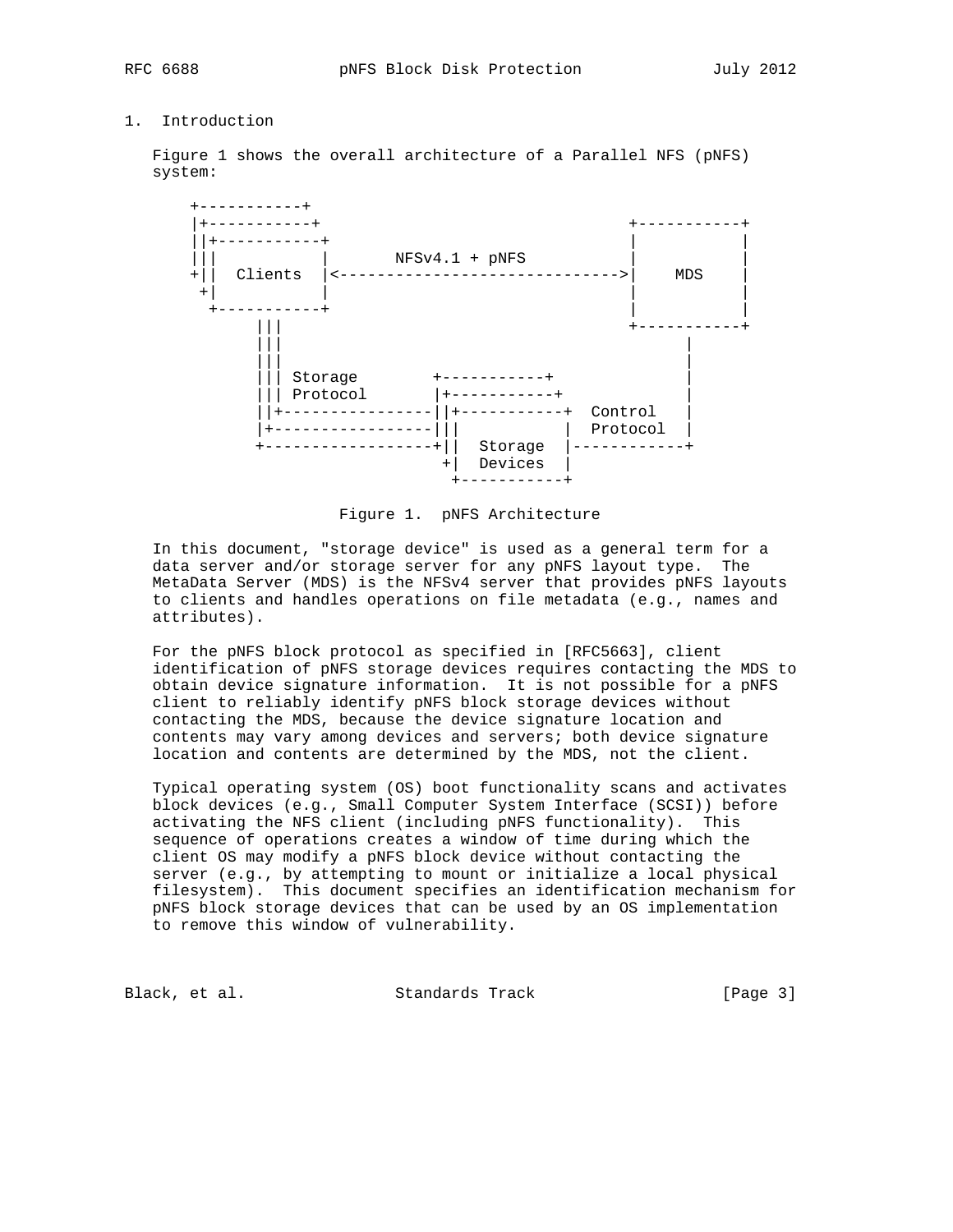Many storage area network (SAN) storage systems provide quasi-static access control mechanisms (e.g., Logical Unit Number (LUN) mapping and/or masking) that operate at the granularity of individual hosts. While it is feasible to use such mechanisms to remove this window (e.g., by only enabling a client to access pNFS block storage devices after the client has contacted the responsible MDS), such usage is undesirable and potentially problematic. This is because the storage access control mechanisms are quasi-static; they are typically configured once to allow client access to the block pNFS storage devices and not reconfigured dynamically (e.g., based on crashes and reboots). Block storage access controls can be changed to respond to unusual circumstances (e.g., to fence [remove access from] an uncooperative pNFS client), but should not be used as part of routine client operations (e.g., reboot). A different mechanism is needed.

 This document specifies an entry in the GUID (Globally Unique Identifier) partition table (GPT) that can be used by a pNFS server to label pNFS storage devices. This GPT entry is intended for shared pNFS storage devices that are accessible to pNFS clients and servers, and that may be accessible to other hosts or systems. This entry enables pNFS clients, as well as other hosts and systems, to avoid accessing pNFS storage devices via means other than pNFS.

2. Conventions Used in This Document

 The key words "MUST", "MUST NOT", "REQUIRED", "SHALL", "SHALL NOT", "SHOULD", "SHOULD NOT", "RECOMMENDED", "MAY", and "OPTIONAL" in this document are to be interpreted as described in RFC 2119 [RFC2119].

3. GPT Partition Table Entry

 The following mechanism enables pNFS clients to identify pNFS block storage devices without contacting the server:

- Each block storage device dedicated to pNFS includes a GUID partition table (GPT) [GPT].
- The pNFS block storage partitions are identified in the GPT with GUID e5b72a69-23e5-4b4d-b176-16532674fc34, which has been generated for this purpose. GPT GUID usage is well understood and implemented. This document provides a definition for this GUID and its usage. A central registration mechanism does not exist for GPT GUIDs, or GUIDs in general, by design; see [RFC4122].

Black, et al. Standards Track [Page 4]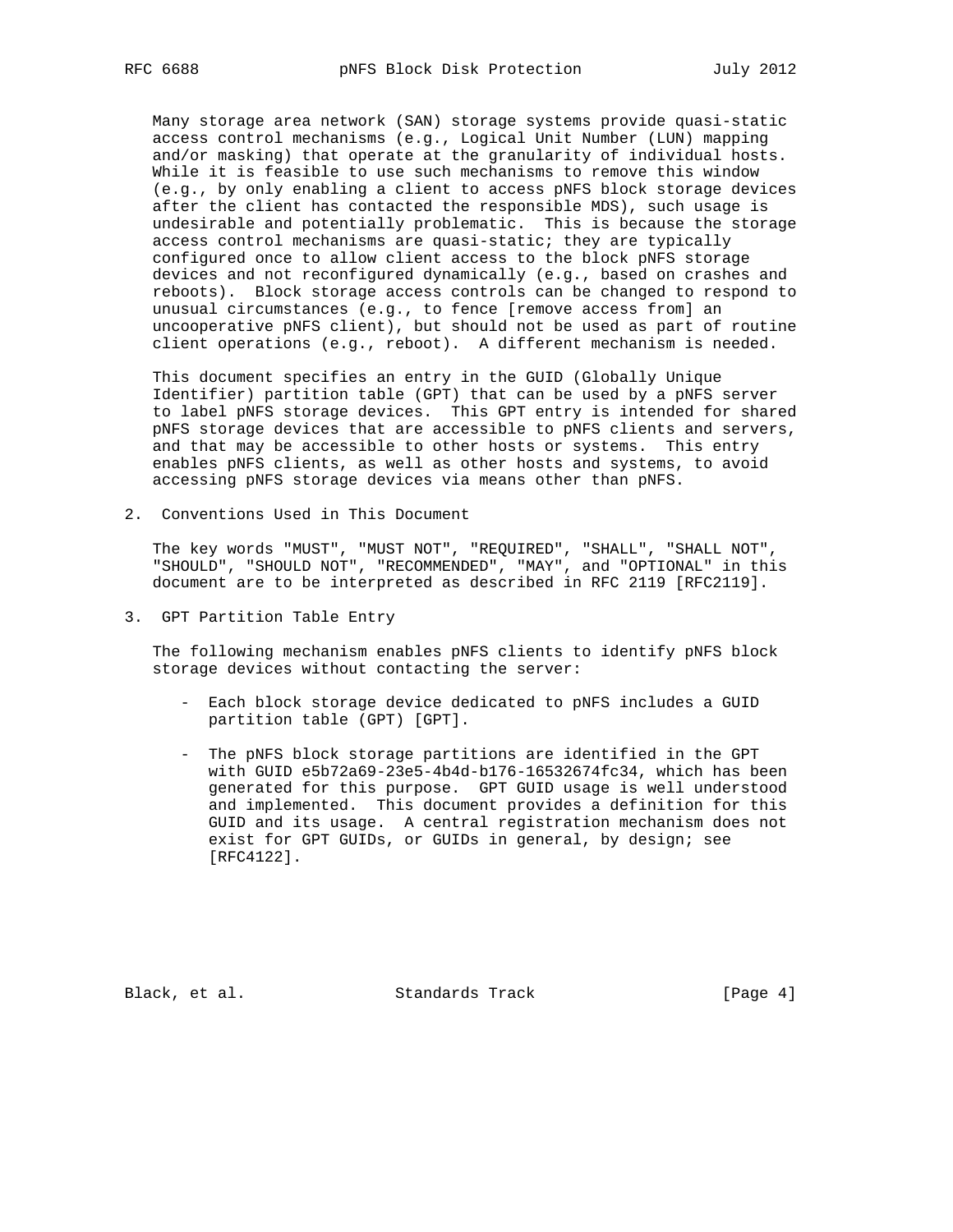This mechanism enables an operating system to prevent non-pNFS access to pNFS block storage immediately upon boot. Servers that support pNFS block layouts SHOULD use the GPT and this GUID for all pNFS block storage devices.

 A pNFS client operating system that supports block layouts SHOULD recognize this GUID and SHOULD use its presence to prevent data access to pNFS block devices until a layout that includes the device is received from the MDS.

 Data stored on pNFS block layout storage devices can be better protected by incorporating checks for this GUID into other hosts and systems that do not support pNFS block layouts. If pNFS block storage devices are presented to such hosts or systems by mistake, the check for presence of this GUID can be used to prevent writes that could otherwise corrupt stored pNFS data.

Many current operating system versions support the GPT [GPT-W].

4. Security Considerations

 The pNFS block layout security considerations in [RFC5663] apply to this document.

 The security considerations in [RFC4122] apply to the GUID specified in this document.

- 5. References
- 5.1. Normative References
	- [GPT] Unified EFI Forum, "Unified Extensible Firmware Interface Specification", Version 2.3.1, Errata A, Section 5.3, September 2011, available from http://www.uefi.org.
	- [RFC2119] Bradner, S., "Key words for use in RFCs to Indicate Requirement Levels", BCP 14, RFC 2119, March 1997.
	- [RFC5663] Black, D., Fridella, S., and J. Glasgow, "Parallel NFS (pNFS) Block/Volume Layout", RFC 5663, January 2010.

Black, et al. Standards Track [Page 5]